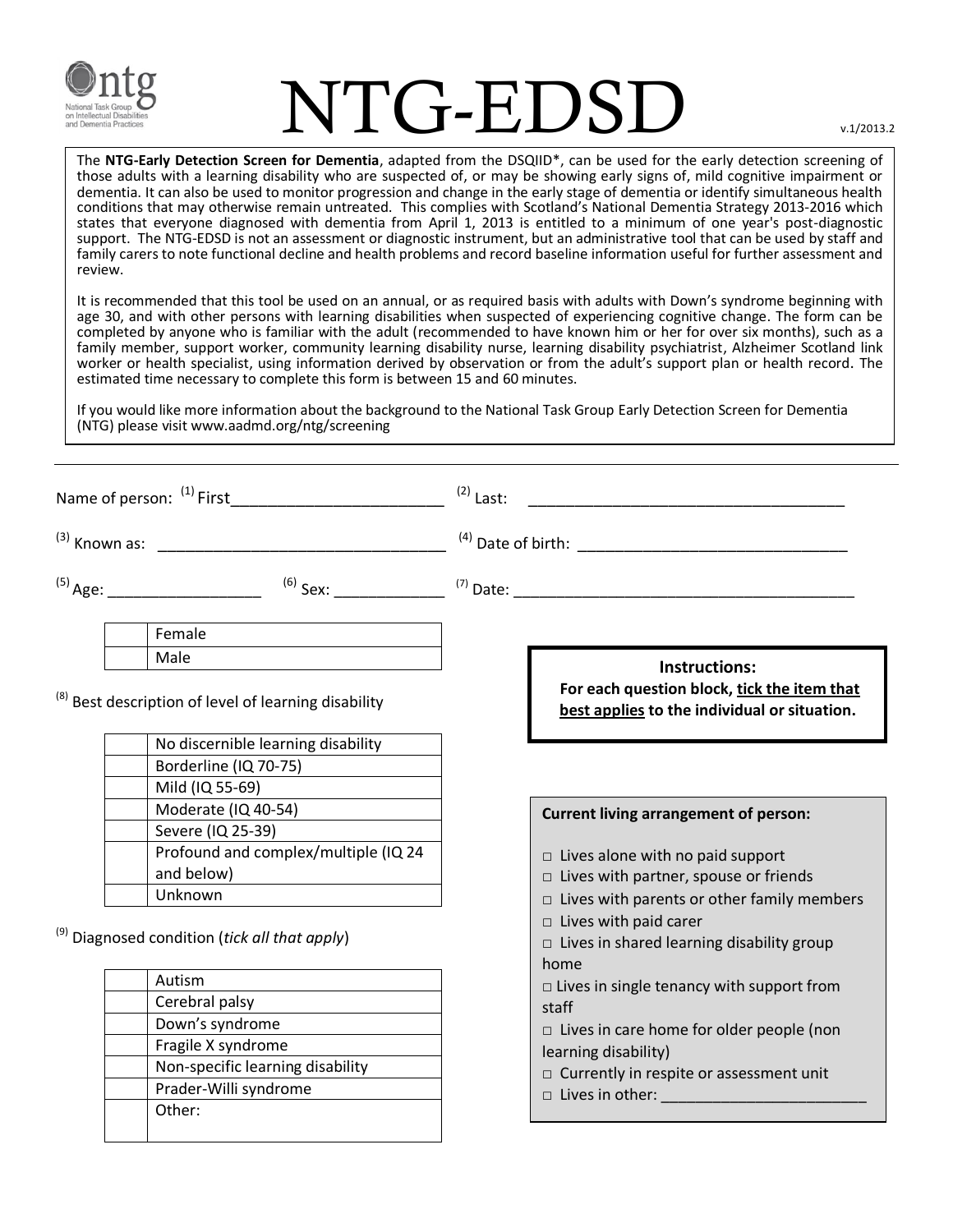$(10)$  General characterisation of current physical health:  $(15)$  Seizures

| Excellent |
|-----------|
| Very good |
| Good      |
| Fair      |
| Poor      |

 $(11)$  Compared to previous screening, current physical health is:

| Much better     |  |
|-----------------|--|
| Somewhat better |  |
| About the same  |  |
| Somewhat worse  |  |
| Much worse      |  |

 $(12)$  Compared to previous screening, current mental health is:

| Much better     |
|-----------------|
| Somewhat better |
| About the same  |
| Somewhat worse  |
| Much worse      |

(13) Conditions present (*tick all that apply*)

| Vision impairment                        |  |
|------------------------------------------|--|
| Blind (very limited or no vision)        |  |
| Vision corrected by glasses              |  |
| Hearing impairment                       |  |
| Deaf (very limited or no hearing)        |  |
| Hearing corrected by hearing aids        |  |
| Mobility impairment                      |  |
| Not mobile - uses wheelchair             |  |
| independently                            |  |
| Not mobile – is moved about in           |  |
| wheelchair                               |  |
| Assisted to mobilise with use of walking |  |
| aid                                      |  |

(14) Significant recent [in past year] life event (*check all that apply*)

| Death of someone close                  |  |
|-----------------------------------------|--|
| Changes in living arrangement, work, or |  |
| day service                             |  |
| Changes in staff close to the person    |  |
| New housemates                          |  |
| Illness or impairment due to accident   |  |
| Adverse reaction to medication or       |  |
| over-medication                         |  |
| Relationship difficulties               |  |
| Victimisation / abuse / bullying        |  |
| Other:                                  |  |

| . 2016 |                                         |  |  |
|--------|-----------------------------------------|--|--|
|        | Recent onset seizures                   |  |  |
|        | Long term occurrence of seizures        |  |  |
|        | Seizures in childhood, not occurring in |  |  |
|        | adulthood                               |  |  |
|        | No history of seizures                  |  |  |

(16) Diagnostic History

Has dementia or mild cognitive impairment or previously been diagnosed?

- [ ] No
- [ ] Yes, mild cognitive impairment

Date of diagnosis:

[ ] Yes, dementia

Date of diagnosis:

Type of dementia:

Diagnosed by:

- □ Geriatrician
- □ Multi-disciplinary learning disability team
- □ Learning Disability Psychiatrist
- □ Psychologist
- $\Box$  GP
- $\Box$  Other:

 $^{(17)}$ Is this the first screening for a baseline? [ ] Yes

[ ] No

<sup>(18)</sup>If changes have been experienced, but no diagnosis of dementia or mild cognitive impairment has been made, please give the month and year when changes were first noted:

Please explain your suspicions about dementia or mild cognitive impairment (if relevant):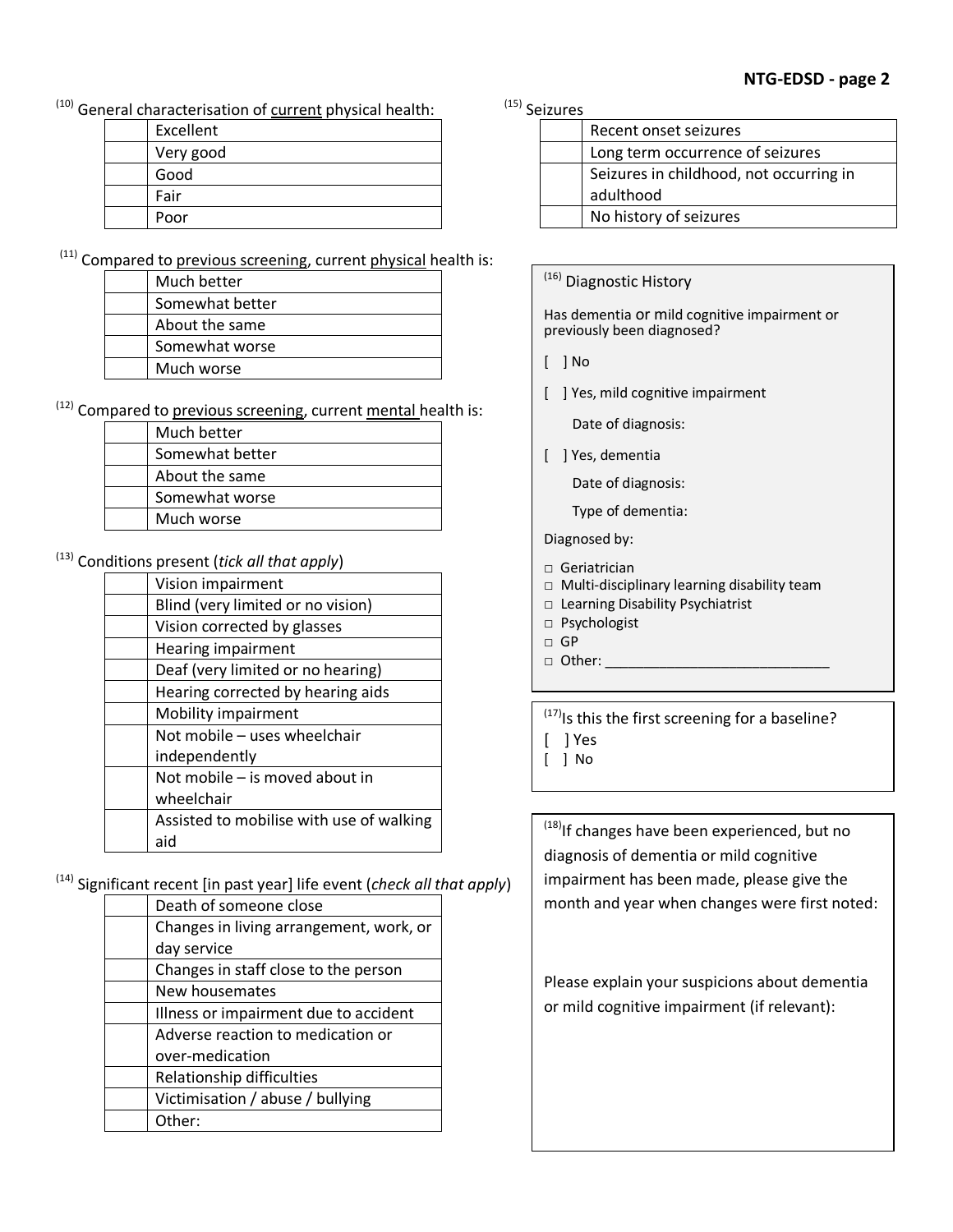## [Tick column option as appropriate]

|                                                                 | <b>Always</b><br>been the<br>case | <b>Always</b><br>but<br>worse | Change<br>in past<br>year | <b>Does</b><br>not<br>apply |
|-----------------------------------------------------------------|-----------------------------------|-------------------------------|---------------------------|-----------------------------|
| <sup>(19)</sup> Activities of Daily Living                      |                                   |                               |                           |                             |
| Needs help with washing and/or bathing                          |                                   |                               |                           |                             |
| Needs help with dressing                                        |                                   |                               |                           |                             |
| Dresses inappropriately (e.g., back to front, incomplete,       |                                   |                               |                           |                             |
| inadequately for weather)                                       |                                   |                               |                           |                             |
| Undresses inappropriately (e.g., in public)                     |                                   |                               |                           |                             |
| Needs help eating (cutting food, mouthful amounts, choking)     |                                   |                               |                           |                             |
| Needs help using the bathroom (finding, toileting)              |                                   |                               |                           |                             |
| Incontinent (including occasional accidents)                    |                                   |                               |                           |                             |
|                                                                 |                                   |                               |                           |                             |
| $\overline{^{(20)}}$ Language & Communication                   |                                   |                               |                           |                             |
| Does not initiate conversation                                  |                                   |                               |                           |                             |
| Does not find correct words                                     |                                   |                               |                           |                             |
| Does not follow simple instructions                             |                                   |                               |                           |                             |
| Appears to get lost in middle of conversation                   |                                   |                               |                           |                             |
| Does not read                                                   |                                   |                               |                           |                             |
| Does not write (including printing own name)                    |                                   |                               |                           |                             |
|                                                                 |                                   |                               |                           |                             |
| <sup>(21)</sup> Sleep-Wake Change Patterns                      |                                   |                               |                           |                             |
| Excessive sleep (sleeping more)                                 |                                   |                               |                           |                             |
| Inadequate sleep (sleeping less)                                |                                   |                               |                           |                             |
| Wakes frequently at night                                       |                                   |                               |                           |                             |
| Confused at night                                               |                                   |                               |                           |                             |
| Sleeps during the day more than usual                           |                                   |                               |                           |                             |
| Walks or appears to wanders for no apparent reason at night     |                                   |                               |                           |                             |
| Wakes earlier than usual                                        |                                   |                               |                           |                             |
| Sleeps later than usual                                         |                                   |                               |                           |                             |
| Does not want to sleep in a bed                                 |                                   |                               |                           |                             |
|                                                                 |                                   |                               |                           |                             |
| $\sqrt{(22)}$ Mobility                                          |                                   |                               |                           |                             |
| Not confident walking over small cracks, lines on the ground,   |                                   |                               |                           |                             |
| patterned flooring, uneven surfaces, up or down kerbs or stairs |                                   |                               |                           |                             |
| Unsteady walk, loses balance                                    |                                   |                               |                           |                             |
| Falls                                                           |                                   |                               |                           |                             |
| Requires aids to walk                                           |                                   |                               |                           |                             |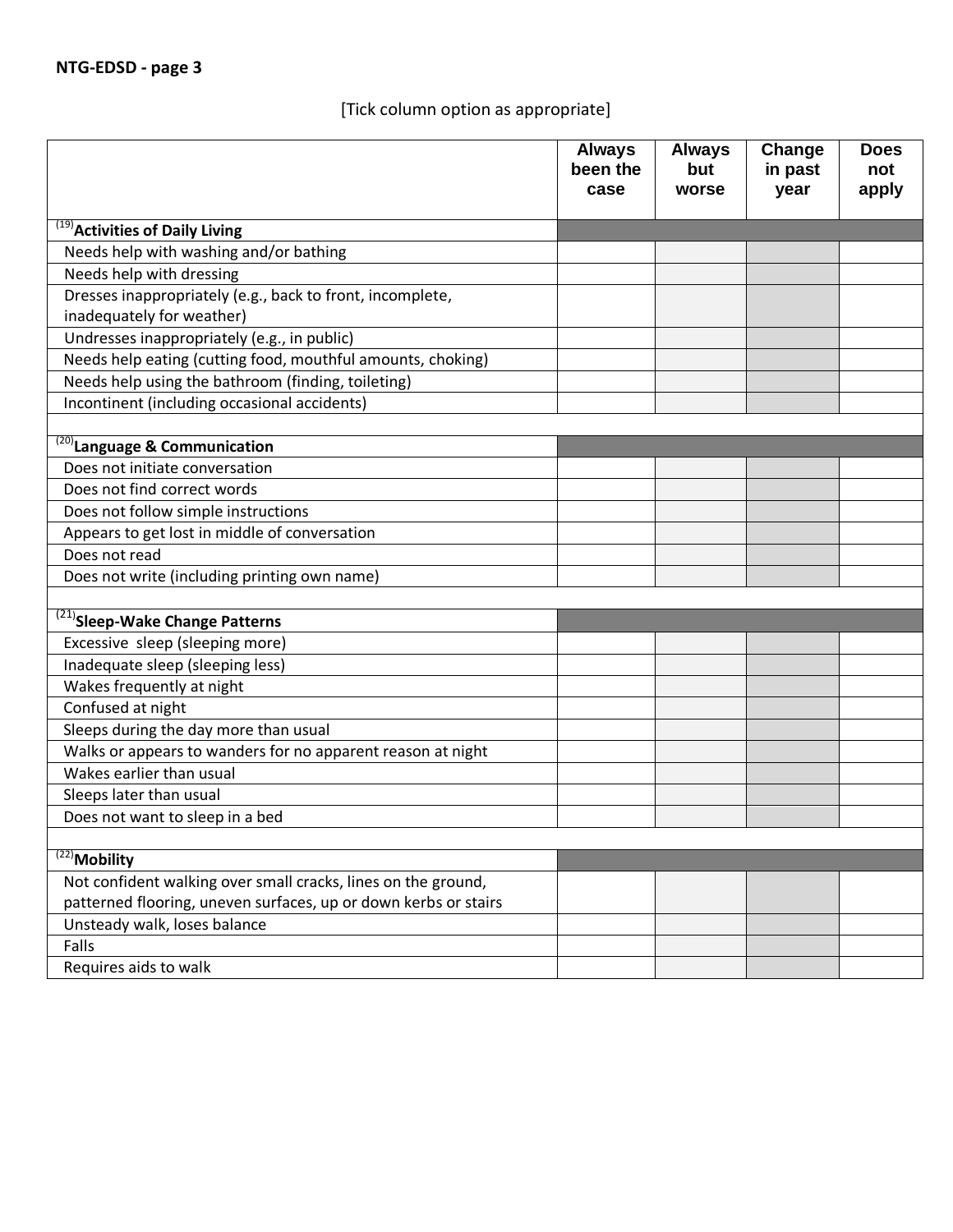|                                                                 | <b>Always</b><br>been the | <b>Always</b><br>but | Change<br>in past | <b>Does</b><br>not |
|-----------------------------------------------------------------|---------------------------|----------------------|-------------------|--------------------|
|                                                                 | case                      | worse                | year              | apply              |
| $\sqrt{(23)}$ Memory                                            |                           |                      |                   |                    |
| Does not recognise familiar persons (staff/relatives/friends)   |                           |                      |                   |                    |
| Does not remember names of familiar people                      |                           |                      |                   |                    |
| Does not remember recent events (in past week or less)          |                           |                      |                   |                    |
| Does not find way in familiar surroundings                      |                           |                      |                   |                    |
| Loses track of time (time of day, day of the week, seasons)     |                           |                      |                   |                    |
| Loses or misplaces objects                                      |                           |                      |                   |                    |
| Puts familiar things in wrong places                            |                           |                      |                   |                    |
| Problems with printing or signing own name                      |                           |                      |                   |                    |
| Problems with learning new tasks or names of new people         |                           |                      |                   |                    |
|                                                                 |                           |                      |                   |                    |
| $\sqrt{(24)}$ Behaviour                                         |                           |                      |                   |                    |
| Walks or wanders for no apparent reason                         |                           |                      |                   |                    |
| Withdraws from social activities                                |                           |                      |                   |                    |
| Withdraws from people                                           |                           |                      |                   |                    |
| Loss of interest in hobbies and activities                      |                           |                      |                   |                    |
| Seems to go into own world                                      |                           |                      |                   |                    |
| Obsessive or repetitive behavior                                |                           |                      |                   |                    |
| Hides or hoards objects                                         |                           |                      |                   |                    |
| Does not know what to do with familiar objects                  |                           |                      |                   |                    |
| Increased impulsivity (touching others, arguing, taking things) |                           |                      |                   |                    |
| Appears uncertain, lacks confidence                             |                           |                      |                   |                    |
| Appears anxious, agitated, or nervous                           |                           |                      |                   |                    |
| Appears depressed                                               |                           |                      |                   |                    |
| Shows verbal aggression                                         |                           |                      |                   |                    |
| Shows physical aggression                                       |                           |                      |                   |                    |
| Temper tantrums, uncontrollable crying, shouting                |                           |                      |                   |                    |
| Shows lethargy or listlessness                                  |                           |                      |                   |                    |
| Talks to self                                                   |                           |                      |                   |                    |
|                                                                 |                           |                      |                   |                    |
| $\overline{^{(25)}}$ Adult's Self-reported Difficulties         |                           |                      |                   |                    |
| Changes in ability to do things                                 |                           |                      |                   |                    |
| Hearing things                                                  |                           |                      |                   |                    |
| Seeing things                                                   |                           |                      |                   |                    |
| Changes in 'thinking' or talks about changes in 'head'          |                           |                      |                   |                    |
| Changes in interests                                            |                           |                      |                   |                    |
| Changes in memory                                               |                           |                      |                   |                    |
|                                                                 |                           |                      |                   |                    |
| <sup>(26)</sup> Notable Significant Changes Observed by Others  |                           |                      |                   |                    |
| In gait (e.g., stumbling, falling, unsteadiness)                |                           |                      |                   |                    |
| In personality (e.g., subdued when was outgoing)                |                           |                      |                   |                    |
| In friendliness (e.g., now socially unresponsive)               |                           |                      |                   |                    |
| In attentiveness (e.g., misses cues, distracted)                |                           |                      |                   |                    |
| In weight (e.g., weight loss or weight gain)                    |                           |                      |                   |                    |
| In abnormal voluntary movements (head, neck, limbs, trunk)      |                           |                      |                   |                    |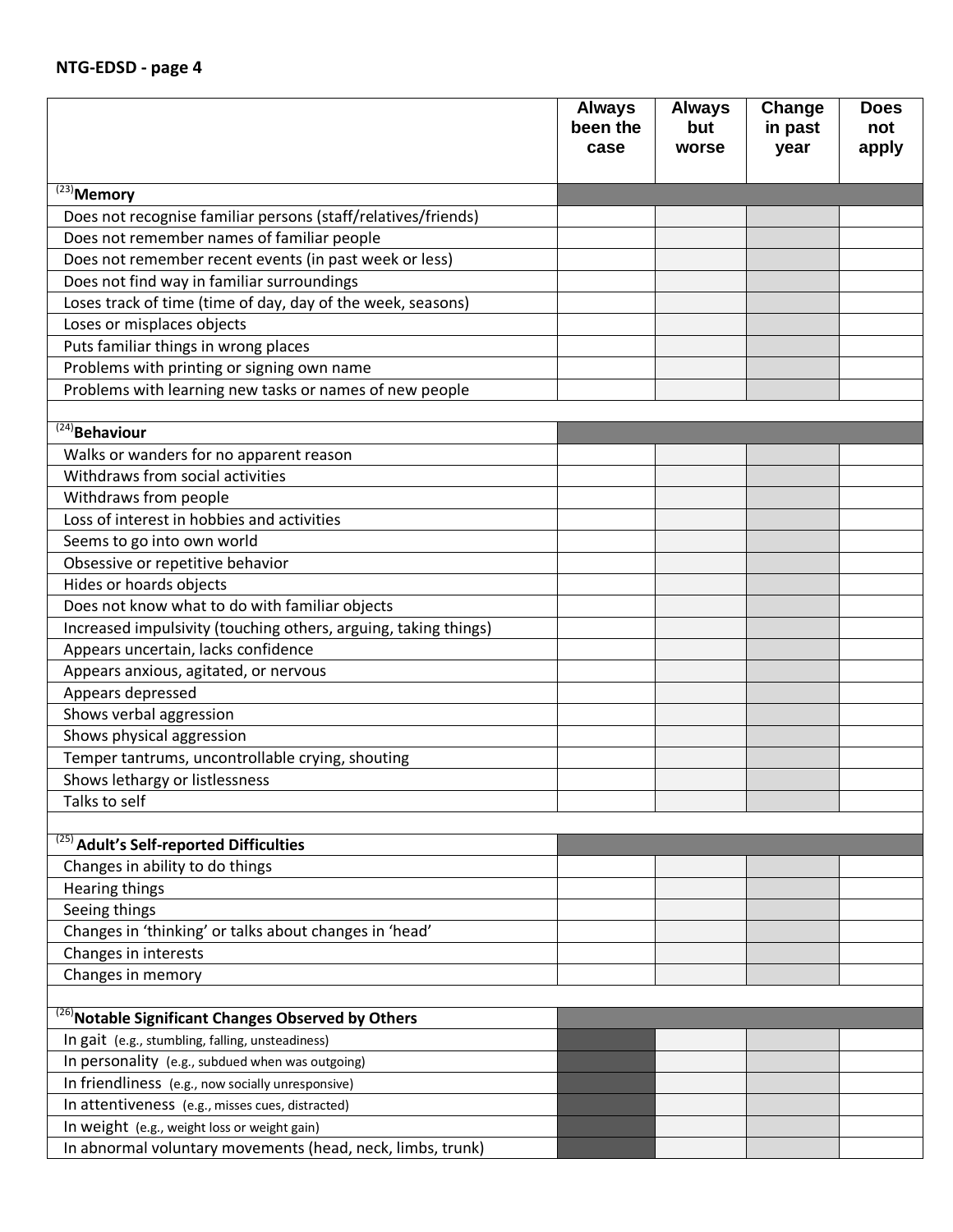## [Tick column option as appropriate]

|                 | <sup>(27)</sup> Chronic (Long-term) Health Conditions* | Recent<br>condition | <b>Condition</b><br>diagnosed in | Lifelong<br>condition | <b>Condition</b><br>not present |
|-----------------|--------------------------------------------------------|---------------------|----------------------------------|-----------------------|---------------------------------|
|                 |                                                        | (past year)         | last 5 years                     |                       |                                 |
|                 | <b>Bone, Joint and Muscle</b>                          |                     |                                  |                       |                                 |
| $\mathbf{1}$    | <b>Arthritis</b>                                       |                     |                                  |                       |                                 |
| $\overline{2}$  | Osteoporosis                                           |                     |                                  |                       |                                 |
|                 | <b>Heart and Circulation</b>                           |                     |                                  |                       |                                 |
| $\sqrt{3}$      | Heart condition                                        |                     |                                  |                       |                                 |
| 4               | High cholesterol                                       |                     |                                  |                       |                                 |
| 5               | High blood pressure                                    |                     |                                  |                       |                                 |
| 6               | Low blood pressure                                     |                     |                                  |                       |                                 |
| $\overline{7}$  | <b>Stroke</b>                                          |                     |                                  |                       |                                 |
|                 | <b>Hormonal</b>                                        |                     |                                  |                       |                                 |
| 8               | Diabetes (type 1 or 2)                                 |                     |                                  |                       |                                 |
| 9               | Thyroid disorder                                       |                     |                                  |                       |                                 |
|                 | <b>Lungs/breathing</b>                                 |                     |                                  |                       |                                 |
| 10              | Asthma                                                 |                     |                                  |                       |                                 |
| 11              | Chronic bronchitis, emphysema                          |                     |                                  |                       |                                 |
| 12              | Sleep disorder                                         |                     |                                  |                       |                                 |
|                 | <b>Mental health</b>                                   |                     |                                  |                       |                                 |
| 13              | Alcohol or substance abuse                             |                     |                                  |                       |                                 |
| 14              | Anxiety disorder                                       |                     |                                  |                       |                                 |
| 15              | Attention deficit disorder                             |                     |                                  |                       |                                 |
| 16              | Bipolar disorder                                       |                     |                                  |                       |                                 |
| 17              | Dementia/Alzheimer's disease                           |                     |                                  |                       |                                 |
| 18              | Depression                                             |                     |                                  |                       |                                 |
| 19              | Eating disorder (anorexia, bulimia)                    |                     |                                  |                       |                                 |
| 20              | Obsessive-compulsive disorder                          |                     |                                  |                       |                                 |
| 21              | Schizophrenia                                          |                     |                                  |                       |                                 |
| 22              | Other:                                                 |                     |                                  |                       |                                 |
|                 | <b>Pain / Discomfort</b>                               |                     |                                  |                       |                                 |
| 23              | Back pain                                              |                     |                                  |                       |                                 |
| 24              | Constipation                                           |                     |                                  |                       |                                 |
| 25              | Foot pain                                              |                     |                                  |                       |                                 |
| 26              | Gastrointestinal pain or discomfort                    |                     |                                  |                       |                                 |
| 27              | Headaches                                              |                     |                                  |                       |                                 |
| 28              | Hip/knee pain                                          |                     |                                  |                       |                                 |
| 29              | Neck/shoulder pain                                     |                     |                                  |                       |                                 |
|                 | <b>Sensory</b>                                         |                     |                                  |                       |                                 |
| 30              | Dizziness / vertigo                                    |                     |                                  |                       |                                 |
| $\overline{31}$ | Impaired hearing                                       |                     |                                  |                       |                                 |
| 32              | Impaired vision                                        |                     |                                  |                       |                                 |
|                 | Other                                                  |                     |                                  |                       |                                 |
| 33              | Cancer - type:                                         |                     |                                  |                       |                                 |
| 34              | Chronic fatigue                                        |                     |                                  |                       |                                 |
| $\overline{35}$ | Epilepsy / seizure disorder                            |                     |                                  |                       |                                 |
| 36              | Heartburn / acid reflux                                |                     |                                  |                       |                                 |
| $\overline{37}$ | Urinary incontinence                                   |                     |                                  |                       |                                 |
| 38              | Sleep apnoea                                           |                     |                                  |                       |                                 |
| 39              | Tics/movement disorder/spasticity                      |                     |                                  |                       |                                 |
| 40              | Dental pain                                            |                     |                                  |                       |                                 |

\*Items drawn from the Longitudinal Health and Intellectual Disability Survey (University of Illinois at Chicago)